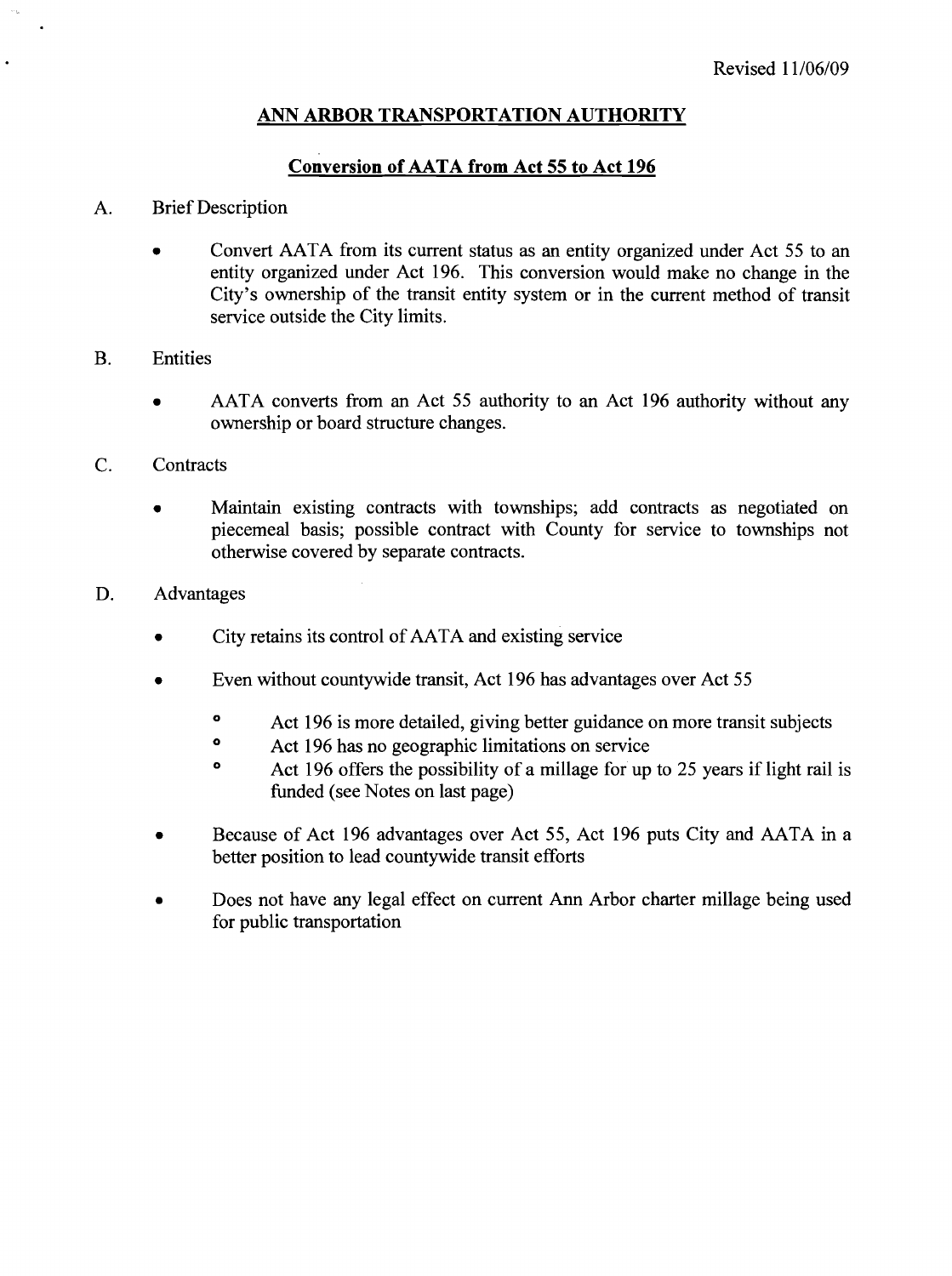## **"Service Contract" Option**

- A. Brief Description
	- AATA extends service on piecemeal basis by negotiating additional contracts with additional townships and possibly with County (for portions of County not served by township contracts).
	- AATA can do this with or without converting first from Act 55 to Act 196, but conversion is recommended (see p.1).
- B. Entities
	- Existing  $AATA$  only no change needed in ownership or board structure,  $\bullet$ whether under Act 55 or Act 196.
- C. Contracts
	- Maintain existing contracts with townships
	- Add contracts as negotiated on piecemeal basis
	- Possible contract with County for service to townships not otherwise covered by separate contracts
- D. Advantages
	- Simplicity: Beyond the 55/196 conversion, this path may be simpler than the  $\bullet$ other paths.
	- Need not create any new transit authorities.
- E. Disadvantages
	- Remaining under Act 55 instead of using Act 196 does not resolve the issue of AATA's potential geographic service limit.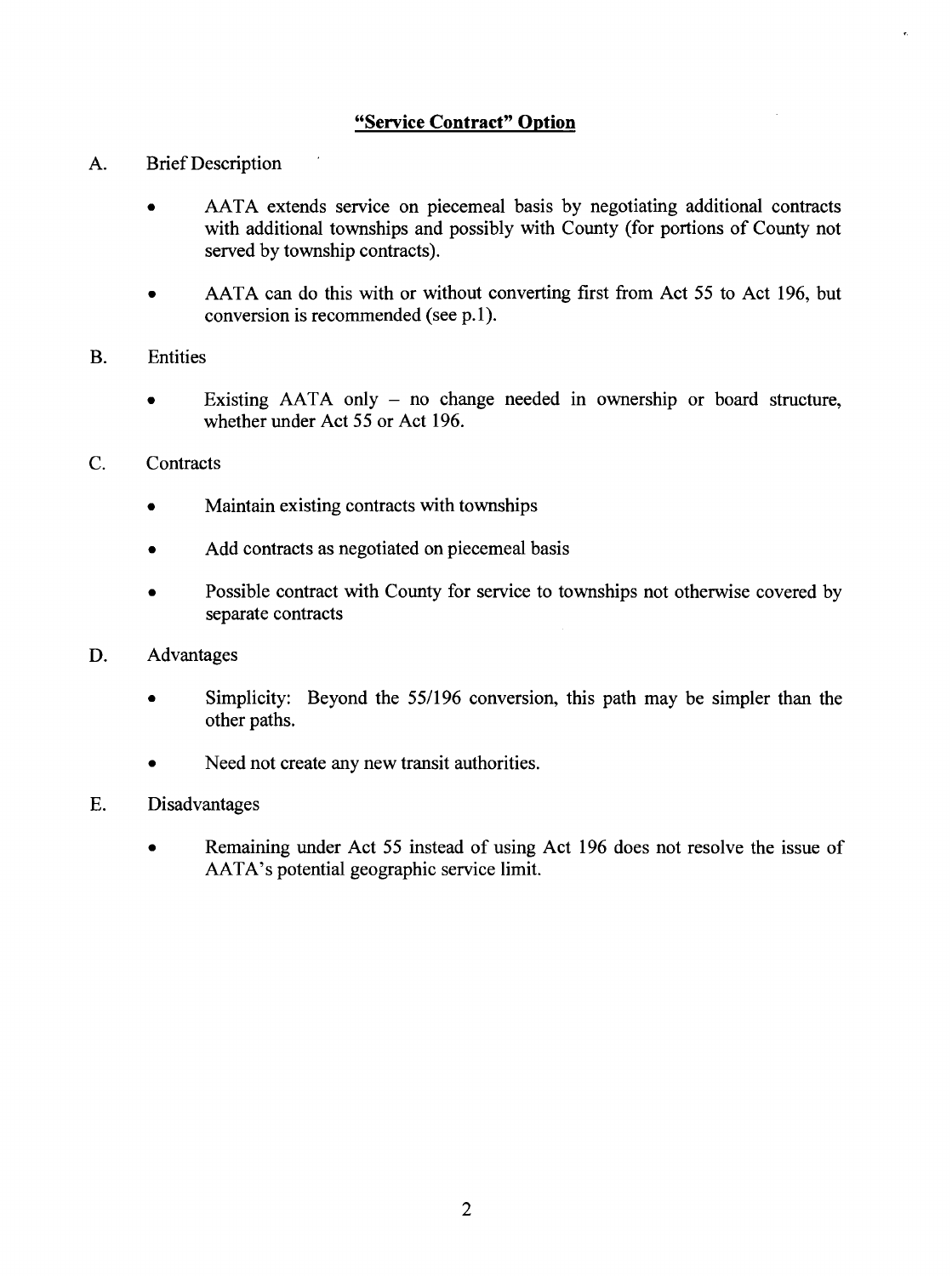### **Out-Countv Act 196 Authoritv (Citv of Ann Arbor excluded) plus Citv millage: the "donut" millage**

- A. Brief Description
	- Same as countywide authority, except the new authority will consist of the entire county except for the City of Ann Arbor, which would exercise its statutory rights to be excluded from the new Act 196 Authority. The result would be two transit authorities with respective millages resembling a "donut": the out-County authorities with respective millages resembling a "donut": millage "donut" surrounding the City as the "donut hole" to continue its current charter millage.
- B. Entities
	- Existing AATA continues without any ownership or board structure changes,  $\bullet$ either under Act 55 or Act 196.
	- New countywide authority formed, with the expectation that City exercises its statutory right to exclude itself from the countywide authority within 30 days after the authority is formed. Assume also that no other city, village or township within the county exercises that same exclusion right.
	- New authority board appointed by and controlled by County, since County would be the sole authority member
- C. Contracts
	- Existing AATA contracts with out-County authority for transit service in the outcounty areas in exchange for receipt of out-county millage imposed by the outcounty authority. If other cities, villages or townships exclude themselves from the out-county authority, those excluded units can negotiate for contract service.
- D. Advantages
	- Avoids the "layered" millages that would be imposed on City taxpayers under a countywide authority described above. Instead, the out-County authority could levy its own millage, excluding the City.
- E. Disadvantages
	- Out-county millage rate would need to be higher than a countywide millage rate  $\bullet$ to raise the same amount of transit revenue, because an out-county millage would not be imposed on any of the taxable property within the City of Ann Arbor.
	- Remaining under Act 55 instead of using Act 196 does not resolve the issue of  $\bullet$ AATA's potential geographic service limit.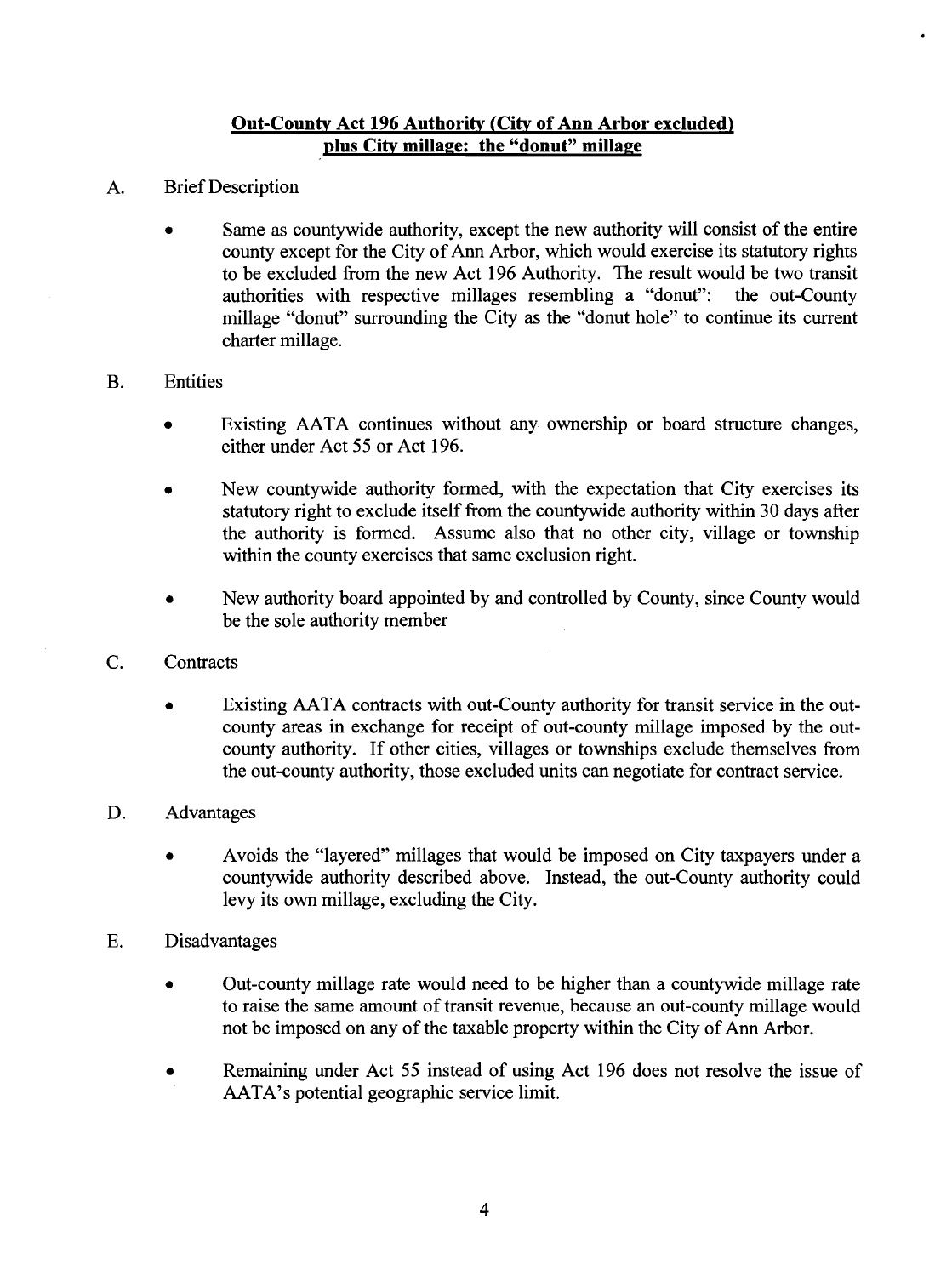## **Countvwide Act 196 Authoritv plus City millage: the "laver cake" millage**

A. Brief Description

 $\bullet$ 

- Existing AATA continues, either under Act 55 or Act 196. County forms new Act 196 Authority covering the entire County and seeks voter approval of countywide transit millage.
- This causes two millages: one within the City of Ann Arbor and another throughout the entire County. Taxpayers in City of Ann Arbor pay both millages: a City millage "layered" on top of a County millage.
- B. Entities
	- **a** Existing AATA continues without ownership or board structure changes, either under Act 55 or Act 196
	- **a** New Act 196 Authority formed with County as sole member, County appoints entire board of new authority, new authority levies a low level millage throughout the entire County to support service above and beyond current AATA levels within the City of Ann Arbor
	- **a** Assume that after creation of the countywide authority, no city, village or township within the County exercises its statutory rights to exclude itself from the authority jurisdiction and from any proposed County millage.
- C. Contracts
	- Service contract between AATA and new County Act 196 Authority providing for countywide collection of millage to be turned over to AATA in exchange for agreed-upon levels of countywide transit service
	- **a** Consider additional service contract between AATA and any excluded city, village or township that excludes itself from the County authority (see above)
- D. Advantages
	- **a** Stable countywide dedicated millage for countywide transit service
	- **a** AATA remains as the sole designated recipient of federal funds and runs all transit service in exchange for receipt of millage funds from countywide authority
- E. Disadvantages
	- Somewhat more complexity than the service contract model, since it requires creation of a new authority and negotiation between AATA, City and the new County authority regarding service levels and millage payments
	- **a** City taxpayers will pay two layers of millage instead of one
	- **a** Remaining under Act 55 instead of using Act 196 does not resolve the issue of AATA's potential geographic service limit.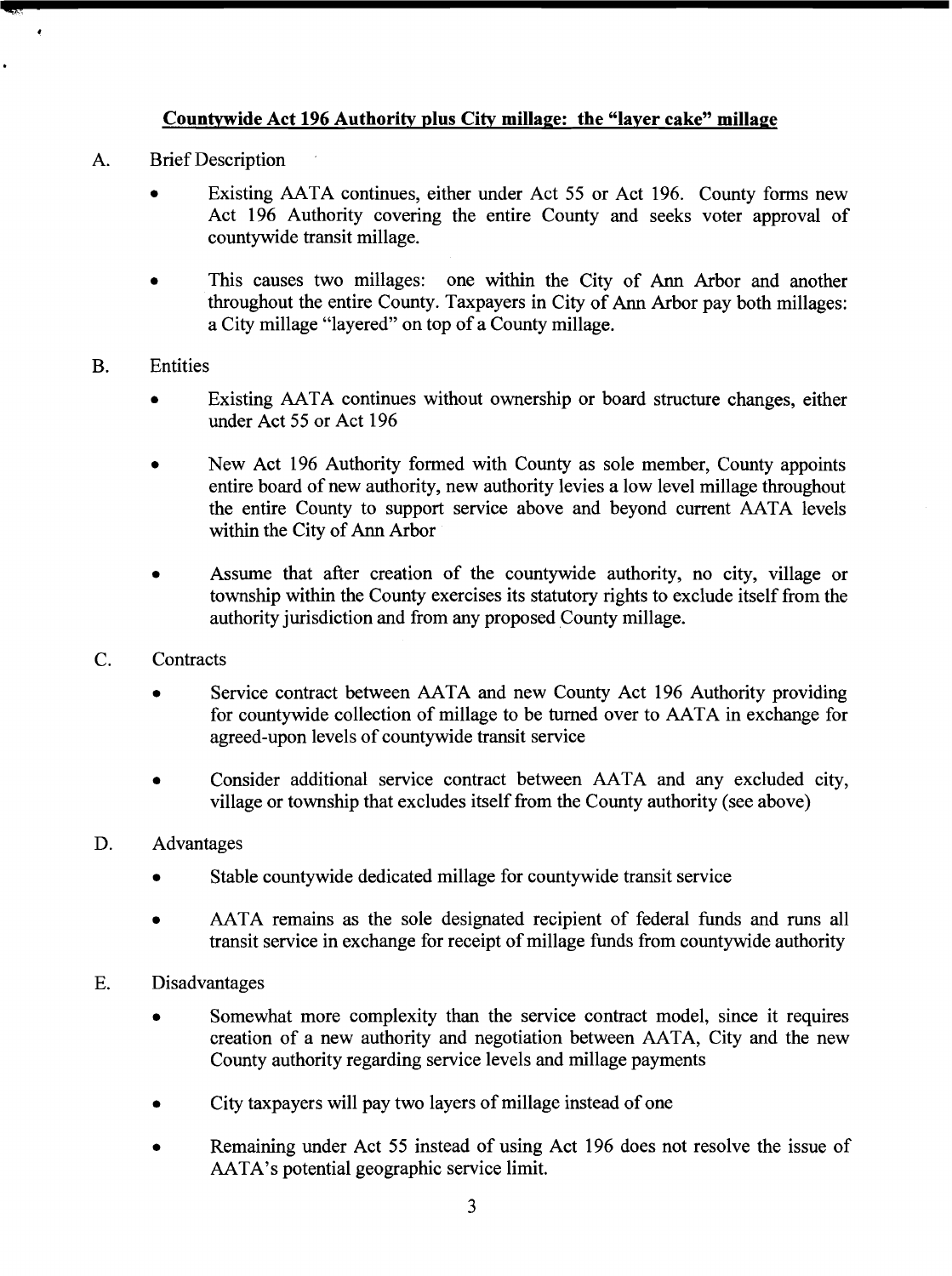### **Notes**

1. All of the above options assume that AATA is the service provider. Various alternatives may exist for equipping and staffing countywide transit service.

*2.* These options do not address the possibility or the advisability of amending the Ann Arbor City Charter to change its existing transit millage.

- **3.** Millage information:
	- a. Act *55.* Act *55* allows AATA to propose a city-wide millage of up to *5* mills for up to *5* years. AATA has that legal power today, regardless of the City's current perpetual charter millage of *2.5*  mills.
	- b. Act **196.** Act **196** has the same maximum millage limits as Act *55 (5* mills and *5* years), except that a millage may be approved for up to *25* years if the Act **196** authority is seeking that millage for public transit services that include a "fixed guideway project authorized under **49** USC *5309",* which can include light rail projects.
	- c. Other Millage Matters. Michigan's Headlee tax limit will affect future years. The exact scope of permitted uses of millage funds should also be examined. For example, to what extent could you use millage funds for HOV (high occupancy vehicle) lanes?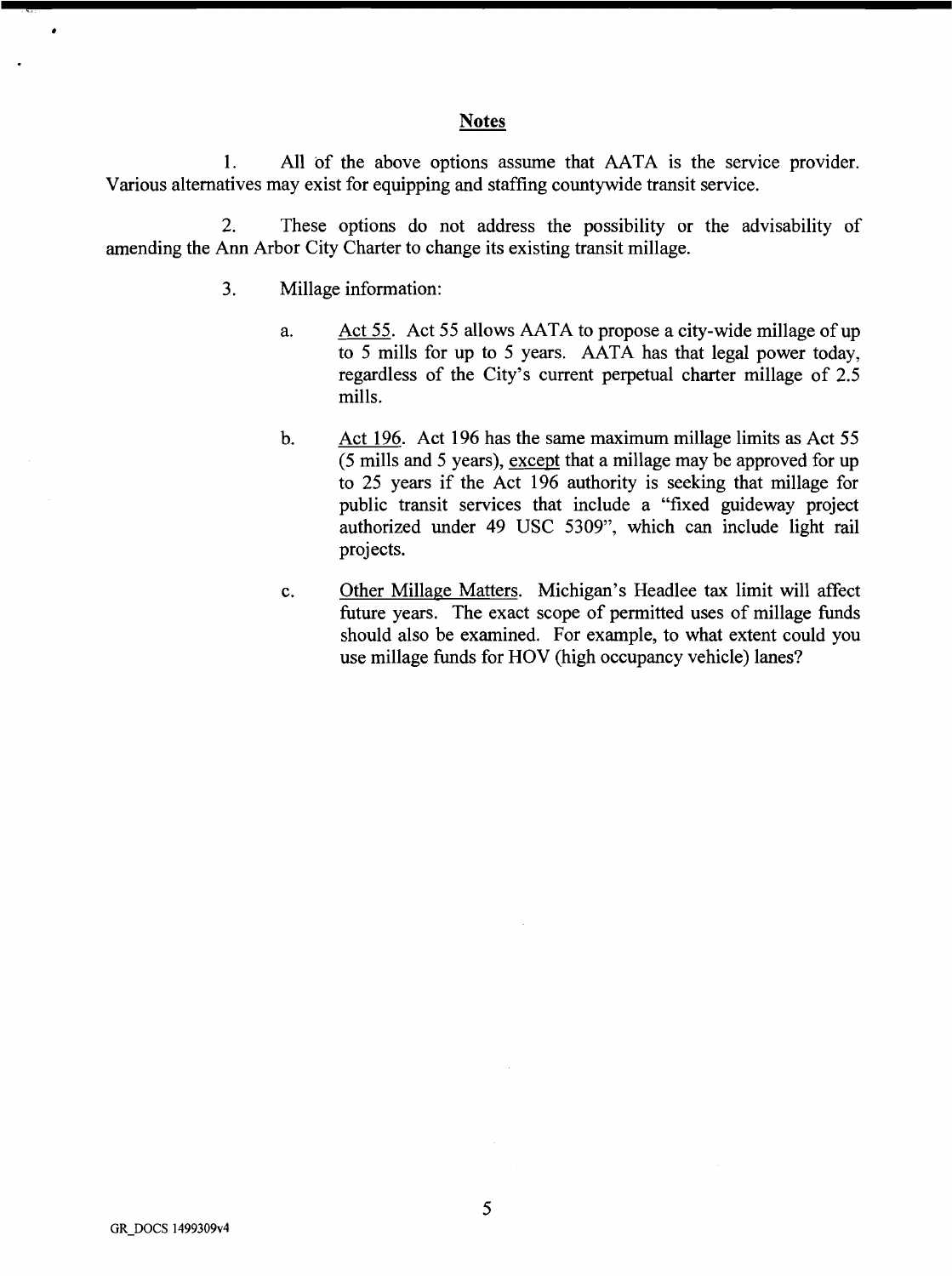Revised 11/06/09

# **ANN ARBOR TRANSPORTATION AUTHORITY**

## **CONVERSION OF AATA FROM ACT 55 AUTHORITY TO ACT 196 AUTHORITY**

## PROPOSED/TIMELINE

|    | ETA SULPURINTSIKUN S                                                                                                                                                                                                                                                   | <u>inatha t</u> h |                                                                                   |
|----|------------------------------------------------------------------------------------------------------------------------------------------------------------------------------------------------------------------------------------------------------------------------|-------------------|-----------------------------------------------------------------------------------|
| 1. | Develop draft documents for conversion,<br>meet with staff, board members and<br>appropriate city representatives for<br>feedback and support of final drafts                                                                                                          | 12/31/09          |                                                                                   |
| 2. | Begin due diligence for transferring assets<br>and liabilities from Old AATA to New<br>AATA: identify third party consents, begin<br>process to obtain state and federal approval<br>for New AATA to become designated<br>recipient of state and federal funding, etc. | 12/31/09          | To determine as early as<br>possible how long some of<br>these approvals may take |
| 3. | Ann Arbor City Council adopts resolution<br>approving the form of Articles for New<br><b>AATA</b>                                                                                                                                                                      | 01/15/10          | This is an advisory step to<br>make sure the City approves the<br>plan in advance |
| 4. | Old AATA adopts resolution authorizing<br>Articles to be signed, filed and published                                                                                                                                                                                   | 01/30/10          |                                                                                   |
| 5. | Publish Articles once in area newspaper;<br>file signed Articles with Secretary of State,<br>Washtenaw County Clerk and Director of<br>Michigan State Department of<br>Transportation                                                                                  | 02/15/10          | New AATA existence begins<br>when filing and publication are<br>complete          |
| 6. | Ann Arbor City Council appoints the first 7<br>member Board of Directors of New AATA                                                                                                                                                                                   | 02/15/10          | <b>Existing AATA Board</b><br>members can be appointed for<br>continuity          |
| 7. | New AATA Board holds first meeting to<br>appoint officers, adopt bylaws and other<br>routine initial organizational matters                                                                                                                                            | 03/01/10          |                                                                                   |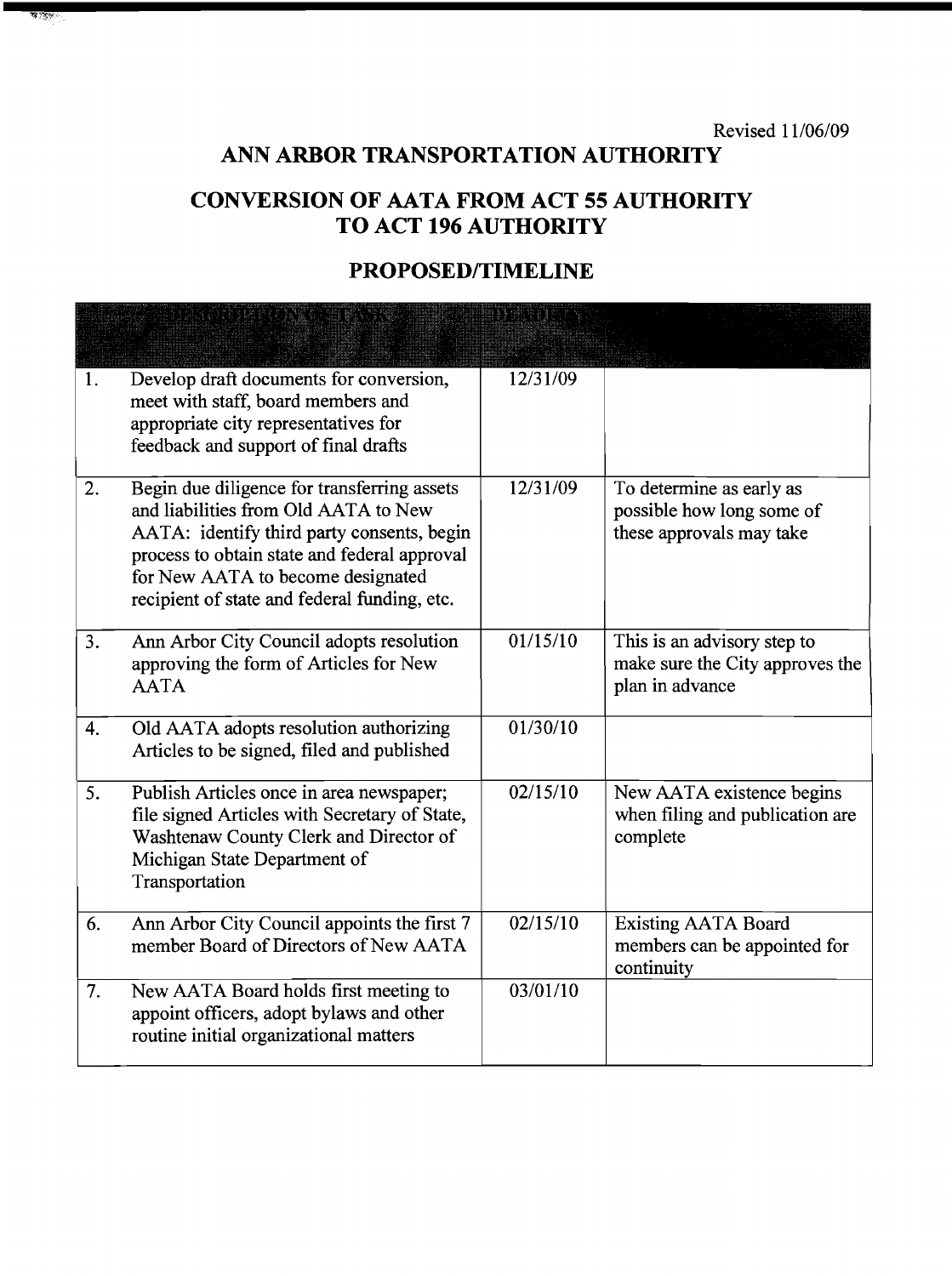| 8.  | (Formality) New AATA sends notice to<br>Ann Arbor City Clerk giving 30 days to<br>withdraw under Section 8(7) of Act 196                                                                                                                                     | 03/01/10          | Statute requires this notice; for<br>AATA this is only a formality |
|-----|--------------------------------------------------------------------------------------------------------------------------------------------------------------------------------------------------------------------------------------------------------------|-------------------|--------------------------------------------------------------------|
| 9.  | Expiration of 30-day period for Ann Arbor<br>to withdraw                                                                                                                                                                                                     | 04/01/10          | Statute requires 30 days                                           |
| 10. | 60-day period for challenging Act 196<br>Authority expires (60 days after articles are<br>published)                                                                                                                                                         | 04/15/10          | Statute provides for this 60-day<br>period                         |
| 11. | New AATA adopts resolution approving<br><b>Transfer Agreement</b>                                                                                                                                                                                            | 04/16/10          |                                                                    |
| 12. | Old AATA adopts resolution approving<br><b>Transfer Agreement</b>                                                                                                                                                                                            | 04/16/10          |                                                                    |
| 13. | Complete due diligence and pre-closing<br>process, obtain all third party consents, and<br>close the transfer from Old AATA to New<br>AATA; New AATA begins using "Ann<br>Arbor Transportation Authority" name and<br>operates public transportation service | 06/01/10          |                                                                    |
| 14. | Ann Arbor City Council adopts resolution<br>dissolving Old AATA because it has no<br>more assets and no longer does business                                                                                                                                 | After<br>06/01/10 |                                                                    |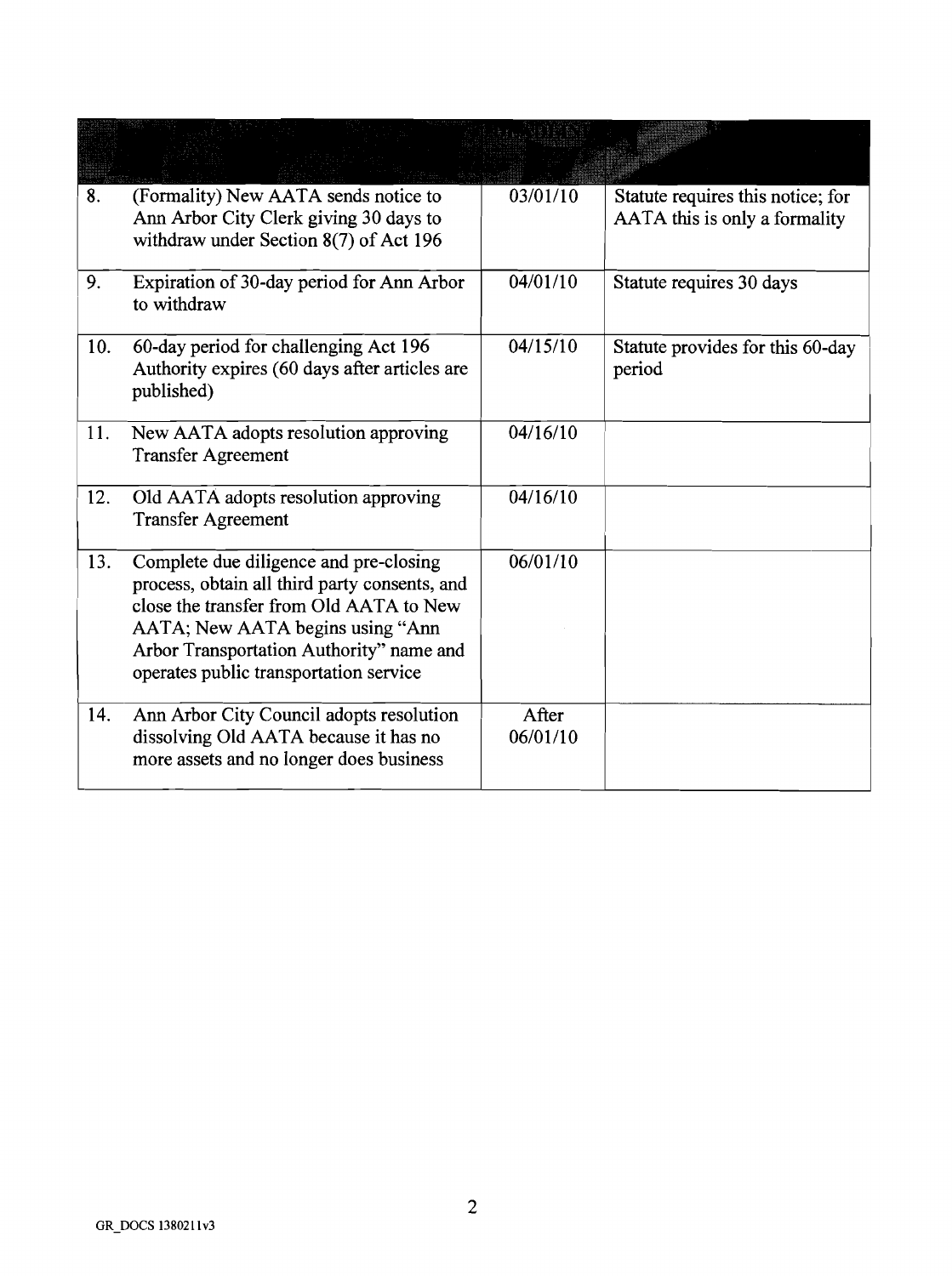

**This graphically shows several paths of moving toward Countywide Transit Service. Attached are:** 

- **(a) One page summaries of each path's key points, including advantages and disadvantages; and**
- **(b) A step sheet with timelines for converting AATA from an Act 55 authority to an Act 196 authority.**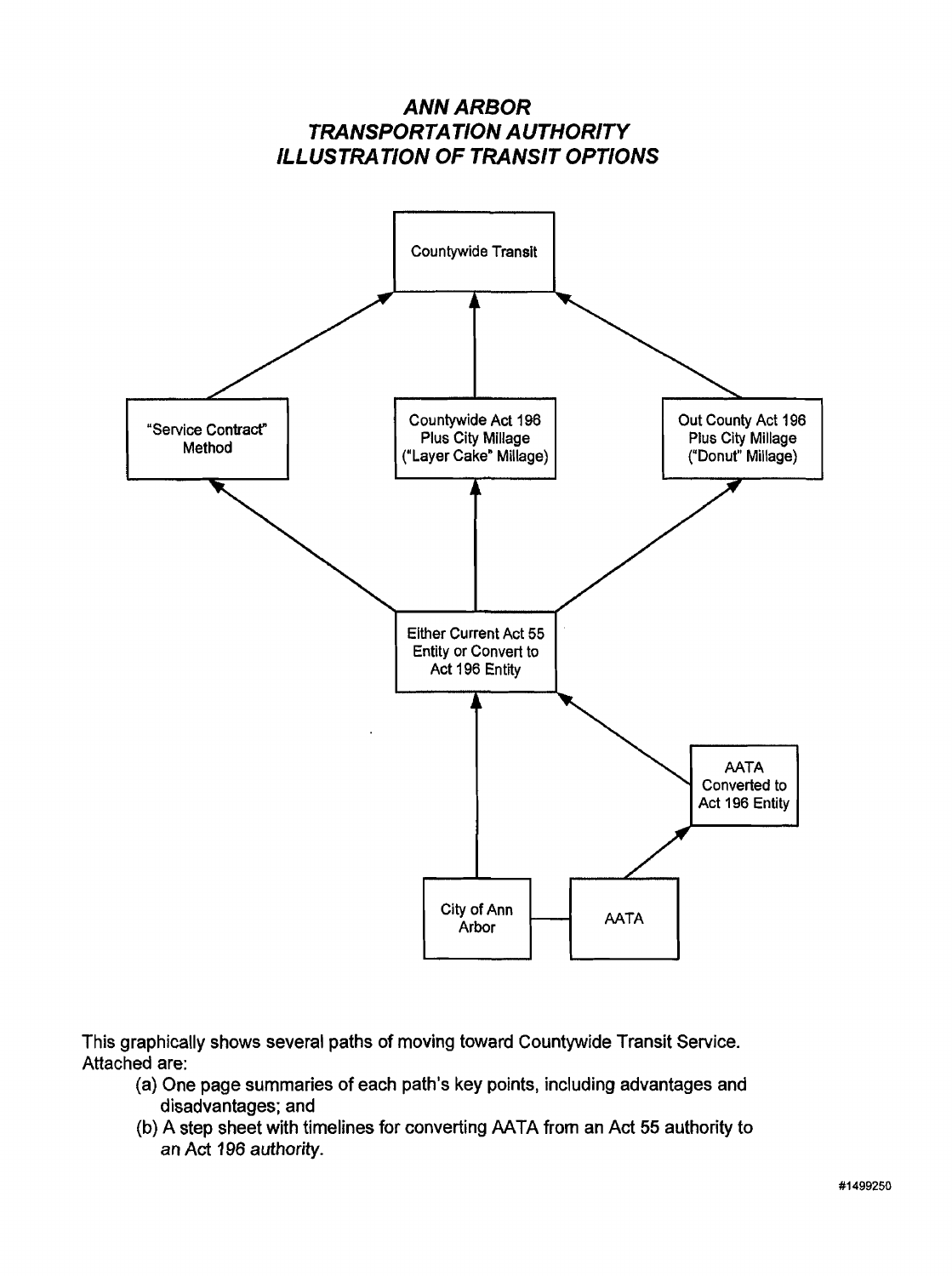#### **INTRODUCTION TO ACT 55, ACT 196 AND COUNTYWIDE TRANSIT**

Short answers are provided to each of the eight questions listed below. For more information, see the additional documents attached.

#### **1. What are the differences between Act 55 and Act 196?**

The key differences are:

a. Members: only cities with fewer than 300,000 people may form Act 55 authorities, but an Act 196 authority may be formed by any city, village, township or county or a combination of them.

b. Taxation: although both may levy 5 mills for up to 5 years, Act 196 authorities may ask for a millage of up to *25* years if part of the funds are used for a fixed guide way system, such as light rail. No more than one election may be held in a calendar year under either authority, but Act 55 authorities may hold additional elections if a majority of its members consent.

c. Geographic Scope of Services: Act 196 authorities have no limits, but Act 55 authorities may operate only within the incorporating city's boundaries, plus certain additional boundaries that existed before July 18, 1983.

d. Adding and Removing Members: Both acts allow an authority to admit additional political subdivisions as members. Act 55 allows those additional members to withdraw only with the authority's permission. Act 196, however, allows members and other political subdivisions within the district to opt out of the authority without the authority's permission in certain situations.

#### **2. What historv exists about Act 55 and Act 196?**

Act 196 was enacted in 1986 to facilitate reorganization of the Grand Rapids public transportation system which operated under the name GRATA at that time. Act 55 was enacted in 1963. We do not have any history readily available regarding the reasons for enacting Act 55.

#### **3. Would converting AATA from 55 to 196 reauire AATA to go to**  countywide service? What are compelling reasons for AATA to convert to Act 196 even if **AATA doesn't go to a countvwide svstem?**

No, converting from 55 to 196 does not require any countywide transit whatsoever. See the attached page entitled "Conversion of AATA from Act 55 to Act 196" for reasons why converting from 55 to Act 196 may be compelling even without countywide transit.

#### **4. What would Act 196 mean for AATA if it converts but does not go countvwide?**

The conversion would have no impact on levels of service, the current **Ann** Arbor Charter millage, or any other operational aspect of AATA's service. The Ann Arbor City Council would have a role in appointing persons to the new Act 196 board, just as the City does